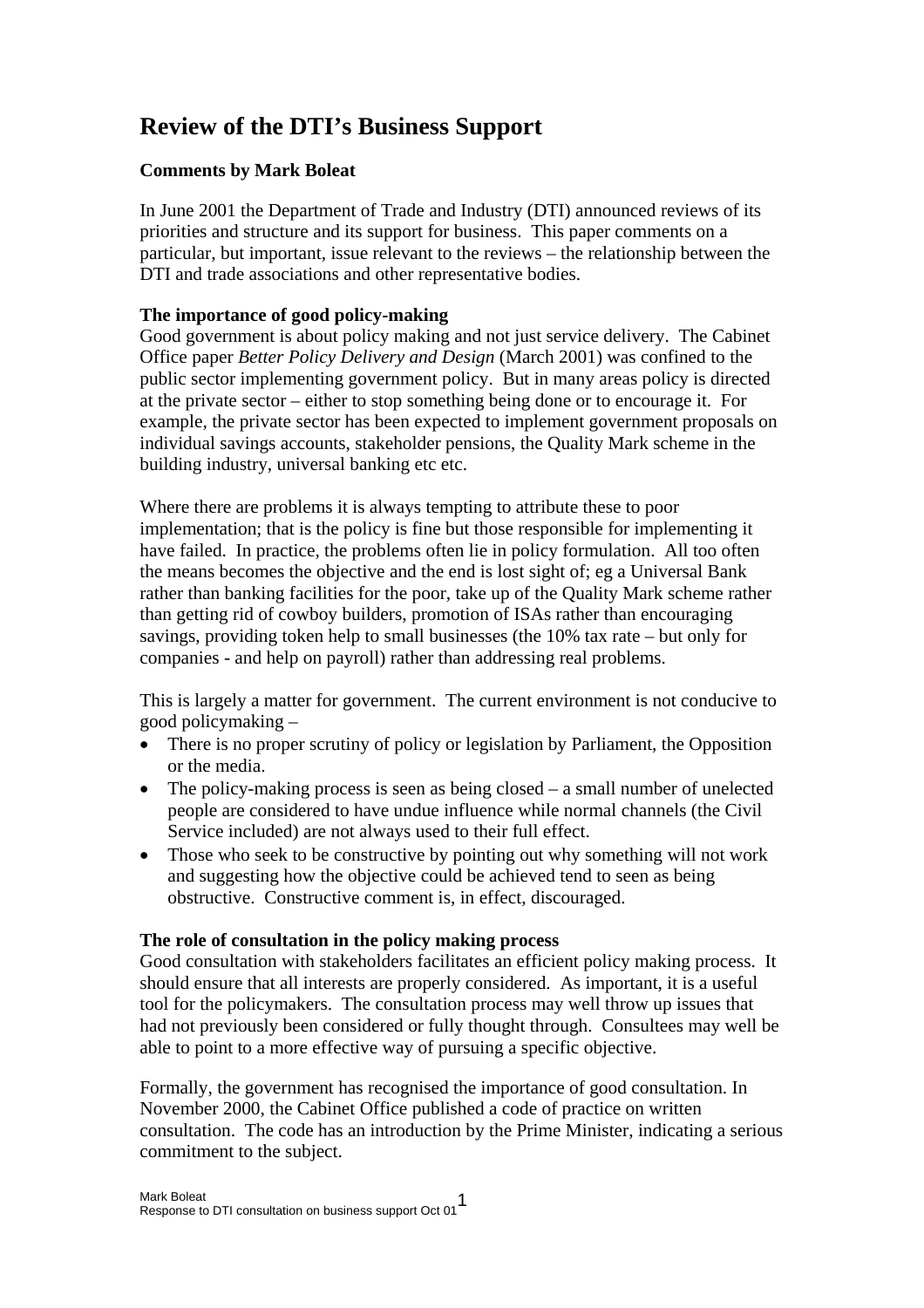The code lists seven criteria that must be followed. These are required to be reproduced in consultation documents, with an explanation of any departure and confirmation that they have otherwise been followed –

- Timing of consultation should be built into the planning process for a policy (including legislation) or service from the start, so that it has the best prospect of improving the proposals concerned, and so that sufficient time is left for it at each stage.
- It should be clear who is being consulted, about what questions, in what timescale and for what purpose.
- A consultation document should be as simple and concise as possible. It should include a summary, in two pages at most, of the main questions it seeks views on. It should make it as easy as possible for readers to respond, make contact or complain.
- Documents should be made widely available, with the fullest use of electronic means (though not to the exclusion of others), and effectively drawn to the attention of all interested groups and individuals.
- Sufficient time should be allowed for considered responses from all groups with an interest. Twelve weeks should be the standard minimum period for a consultation.
- Responses should be carefully and open-mindedly analysed, and the results made widely available, with an account of the views expressed, and reasons for decisions finally taken.
- Departments should monitor and evaluate consultations, designating a consultation coordinator who will ensure the lessons are disseminated.

On matters of detail the consultation process may work quite well. The new regime is at least being observed, unlike its predecessor, which was widely ignored. However, the consultation process is still not effective for the reasons outlined in the previous section. Sometimes it is clear what the government wants, that is for the rest of the world to agree with it. The emphasis seems to be on getting the government's message over rather than listening to the views of others. The consultation process can therefore be a fiction with the private sector telling the government what it wants to hear. A typical trade association response to a consultation document will begin with the words: "We fully support the Government's objective but have some comments on the detail of what is being proposed". This can be translated as: "The Government's proposals are unworkable and will not achieve their objective. However, it is not in our political interests to say so, so we will go along with what is being proposed and try to minimise the damage to our members."

It would be salutary for the DTI to commission reviews into the consultation process for three initiatives which have not gone according to plan –

- The proposals for a Universal Bank (or universal banking).
- The Quality Mark scheme in the building industry.
- Legislation to discourage late payment of bills.

It could well be discovered that what was being said formally in the consultation process was rather different from what organisations actually believed.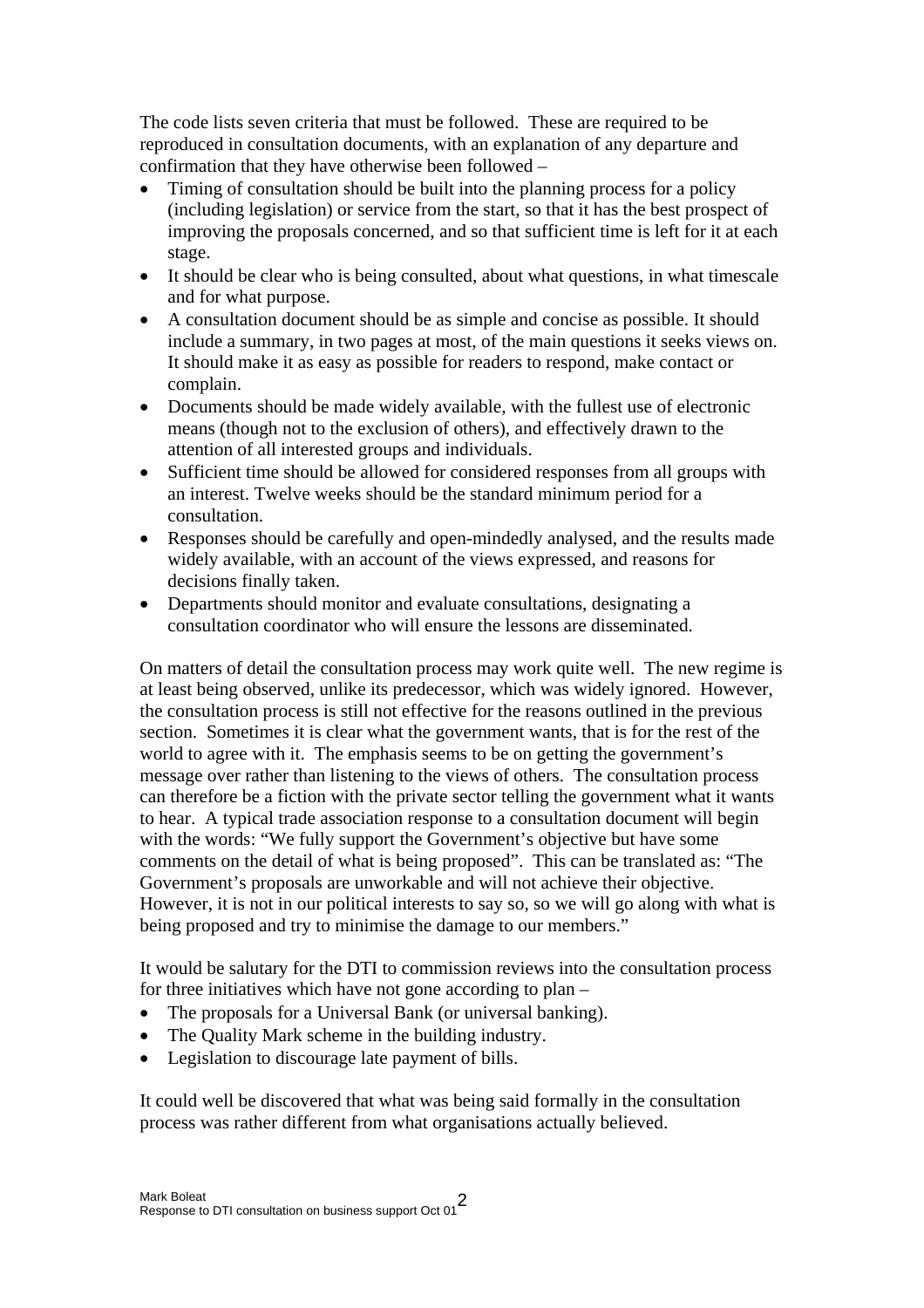#### **A wider policy on representation**

Even if the Government conducts its side of the consultation process properly the process may still not be effective either because interest groups are ineffective or because policymakers consult the wrong interest groups or give the wrong weight to the views of particular groups.

A good representative body that effectively represents its constituency can be helpful to the process of government by making more effective and simplifying the consultation process and also by acting as a check to ensure that what the government wishes to achieve is actually achieved. Most representative work by trade associations and other representative bodies is concerned with making government policy work rather than changing government policy. It is the detailed scrutiny of all forms of legislation and guidance that is important rather than publicity-seeking press statements.

The Cabinet Office code recognises that trade associations and other representative bodies can facilitate the consultation process: "To avoid imposing extra burdens on people and organisations with very limited resources for replying, like smaller firms and some voluntary and community organisations, it may be better to target consultation through umbrella bodies**,** including trade associations and business organisations. But it is important to speak to those bodies at an early stage, to establish that they can conduct properly representative consultations, and work out timing; for example they may be able to make use of routine consultation processes among their members."

The government needs a policy on representation that goes well beyond the new code of practice. This is a good starting point but it is not sufficient. The government needs to have in place arrangements that encourage and give due weight to proper representative bodies. An essential part of this is being able to know just how representative a body is. First impressions are often wrong here. The least representative bodies are often able to get maximum media impact because they can speak instantly without having to consult their members and without their members criticising the line being taken. Such bodies may also use the media as a means of gaining additional membership or just for massaging the egos of the people who run them.

Britain has seen a burgeoning of interest groups, all of which seek to influence government. The current *PMS Guide to Interest Groups* lists 500, ranging from small single interest groups, some with one or two staff and many manned by volunteers, to substantial interest groups such as Age Concern England and major trade associations. Many have privileged access to government, including discussion of policy proposals at an early stage. They have privileged access to the media, often out of all proportion to their importance. But many are unaccountable and secretive. Surely it is important to know whether the British Association of Widget Manufacturers represents the whole widget manufacturing sector, or rather whether it has been set up by a disgruntled former member of staff of the Association of Widget Manufacturers and has just two members operating from an upstairs bedroom somewhere in Watford? Similarly, does the (mythical) National Association of Insurance Customers have three million members who have signed up to its constitution or does it represent 28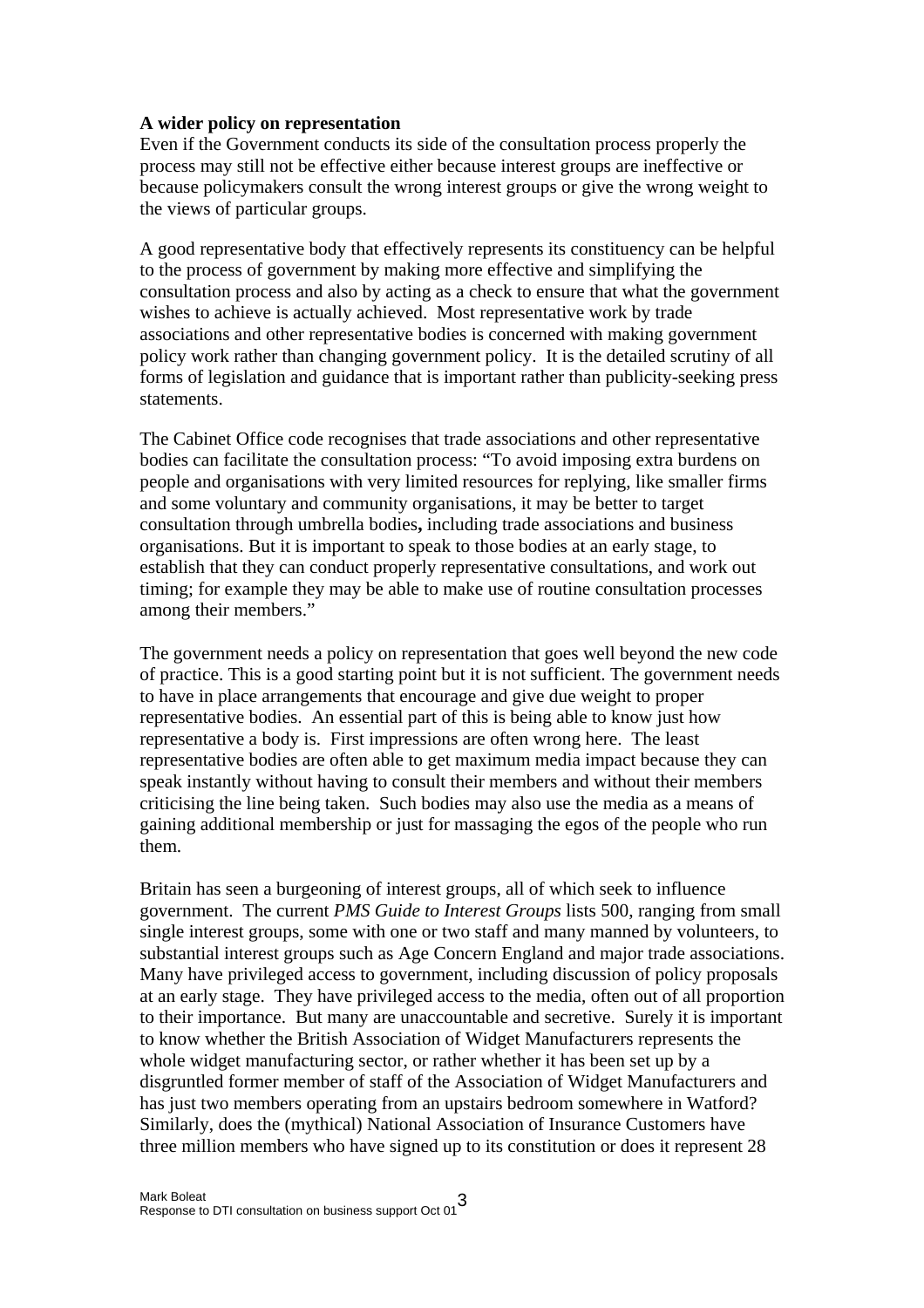people all with the same surname? And does the fact that the Consumers' Association has 700,000 members mean that it represents them or are they members merely to buy *Which?* every month?

The point is usefully illustrated in the list of consultees for the current DTI consultative exercise on Modernising Trading Standards. The consultees appear to have been partly selected on a random basis. Why the Association of Master Upholsterers and Soft Furnishers but not any of the construction trade bodies? Why the Society of Local Government Chief Executives but not the Local Government Association? And why the Union of Independent Companies?

A representative body meeting a civil servant or a minister can turn to *Dods* and other reference books and find out as much as they need to know about the person they are seeing and their position. A civil servant has no ready reference book on representative bodies. In a number of countries, the USA and Canada for example, representative bodies are required to register, and information about them is readily available. This would be a very bureaucratic approach. There are several ways in which a similar result could be achieved in Britain. All would build on a principle in the Cabinet Office code of practice on consultation: **"**Representative groups should be asked in responding to give a summary of the people and organisations they represent."

The first would be for the government to endorse a directory of interest groups (as in effect it endorses *Dods* and *Vachers*). The directory would have to impose strict standards of disclosure of information. The directory would then become the authoritative "bible" on interest groups.

A variation on this would be for individual departments and agencies to draw up their own directories by requiring the necessary information from organisations they consult. This should be part of an overall policy on consultation. A number of regulatory bodies (for example the Financial Services Authority and Oftel) have such policies.

A final option would be for the government to throw the problem back to the trade associations by challenging them to produce a code of practice and an on-line directory of trade associations that subscribed to the code. It would be more difficult, although not impossible, to use this mechanism to handle other interest groups.

In his recent publication *Good Practice in Trade Association Governance* the author has suggested a model accountability statement for trade associations that could be used as the basis for a directory. A copy of this is appended.

#### **Weighting policy representations**

Some government departments give the impression that their policy is to weight each response equally. Even worse, many consultation documents include an expression that even where people have asked for their views to remain confidential, they will be taken into account in any "statistical analysis of responses". Trade bodies have received messages directly and indirectly from officials that government departments are influenced by the number of responses on a particular issue and that the responses of representative bodies are not adequately weighted.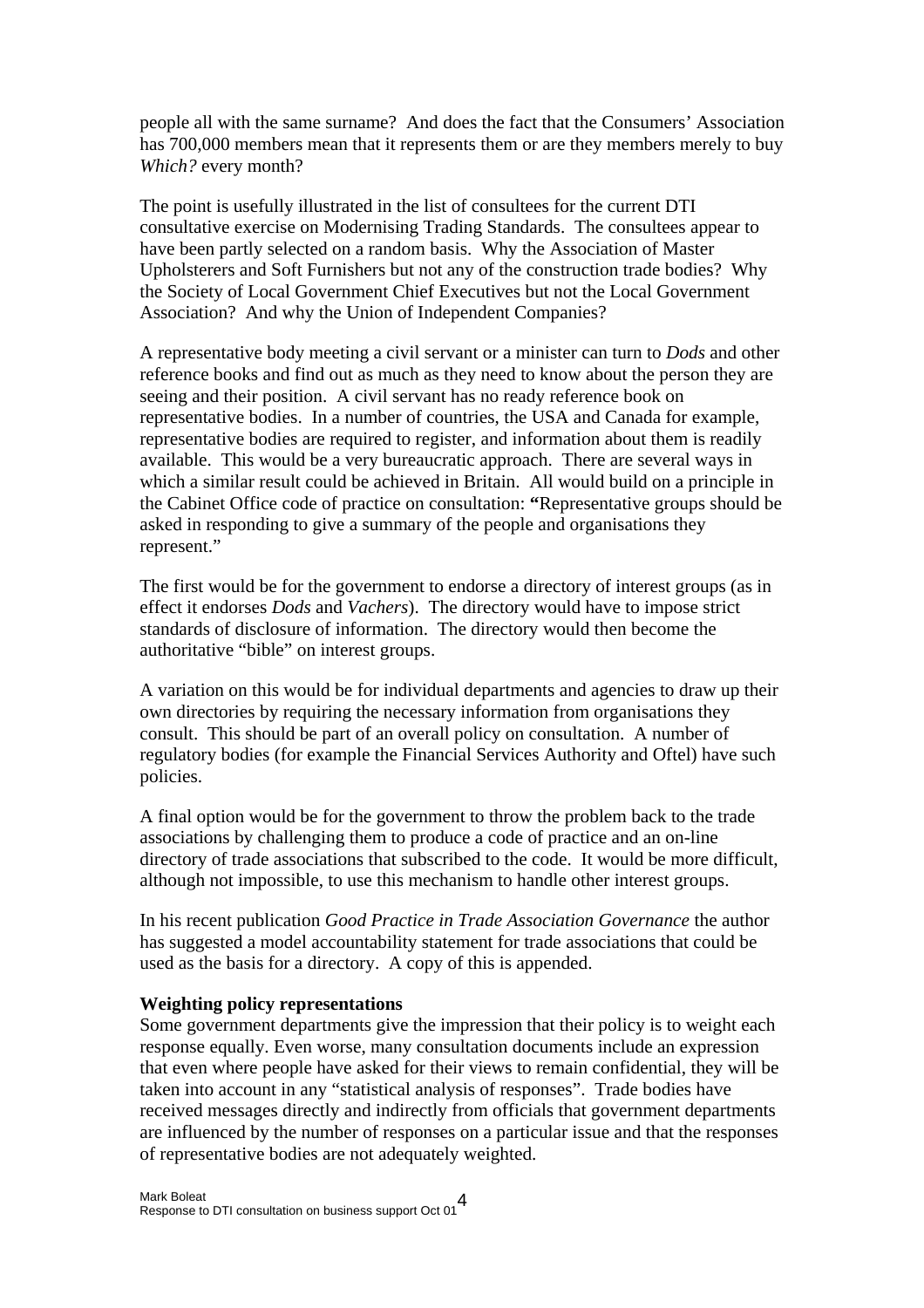It is difficult to see how the process of government can be helped by a trade body arranging for all its 400 members to say broadly similar things rather than the trade body putting in one response representing 400 companies. The government needs to deal with this problem if it is to improve the policy-making process and prevent officials being overwhelmed with huge numbers of responses to consultation exercises saying similar things.

#### **Encouraging representative bodies to be more effective**

The government could go further in some sectors to help develop a more effective network of representative bodies. Encouraging openness on their part would help by exposing just how unrepresentative some bodies are. Also, by being publicly or privately critical of ineffective representative bodies, the government could do much to promote the effectiveness of this informal arm of the political process in a way that could benefit itself. There is a simple way that government can do this. Leaders of an industry are often only too well aware that their representative structure is inadequate. But the politics of trade associations is such that a catalyst is needed before any change is possible. A simple comment by ministers that an industry is poorly represented can often be sufficient to galvanise industry leaders into action.

#### **The need for joined-up government**

Governments have not generally had a policy towards representative bodies. This is no longer consistent with the steps being taken to improve the quality of policy making. Currently, responsibility for policy towards trade associations rests with the DTI while responsibility for the process of government rests with the Cabinet Office. With very modest expenditure the DTI has in fact contributed greatly to an improvement in the effectiveness of trade associations over the last few years. It has funded a number of projects undertaken by the Trade Association Forum and has otherwise given encouragement to the activities of the Forum. It has also taken some initiatives in particular sectors where there has been a need to rationalise the trade association structure.

However, such work is of limited value if government generally does not see trade associations as adding value to the policy making process. There is a case for the Cabinet Office to take over the current responsibilities of the DTI if it is in the driving seat of improving the process of government. However, it would equally acceptable if there was a consistent policy being followed by the two departments. It is less important where responsibility lies than that responsibility should be accepted.

#### **Summary**

- Interest groups can greatly improve the quality of the decision making process in government.
- The code of practice on written consultation is a good starting point for the way that government consults interest groups.
- Policy needs to develop further, in particular though enabling departments and agencies to be better informed about the nature of interest groups. There are a number of ways in which this can be achieved, at no cost to government, built around the principle that trade associations and other interest groups should be should be open about who they represent and that information about them should be readily available to policy makers.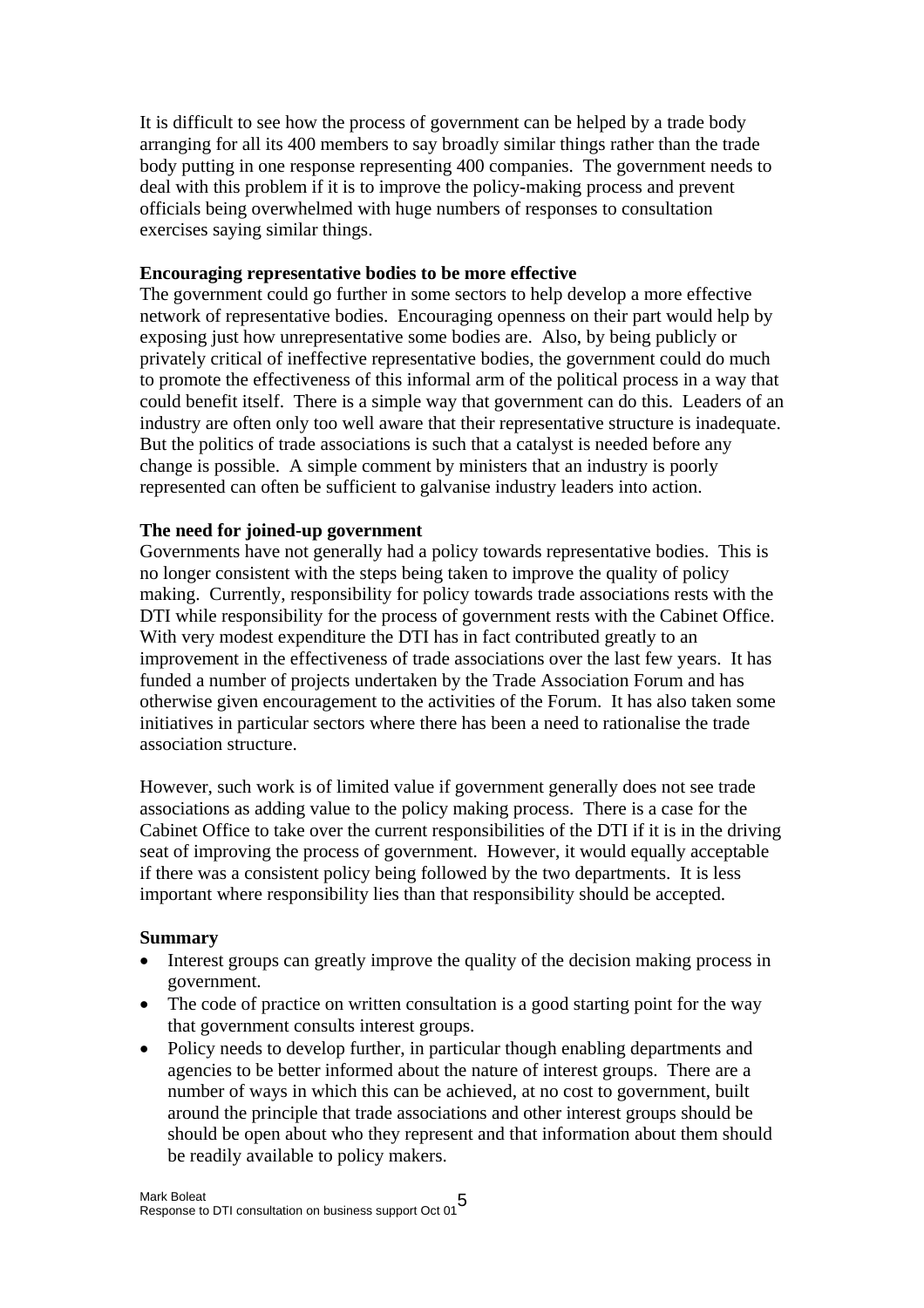• The government should take a more proactive stance to improve the quality of interest groups, for example by being openly critical of those that are ineffective and by encouraging rationalisation where this is needed.

## **The author**

Mark Boleat is an independent consultant specialising in trade associations and the relations between government and business. He has been Director General of three major national trade associations (the Building Societies Association, the Council of Mortgage Lenders and the Association of British Insurers), he started the first benchmarking projects between associations and he founded the Trade Association Forum. His publications include *Trade Association Strategy and Management, Models of Trade Association Co-operation* and *Good Practice in Trade Association Governance.*

He has facilitated the rationalisation of trade associations in three sectors – on two occasions with DTI funding – and has assisted a number of associations to improve their governance structures and effectiveness generally.

He also has direct business experience as a director of two listed companies (Comino Group and Countryside Properties) and three insurance companies, and experience of the handling of public policy issues as a member of the National Consumer Council and of the Gibraltar Financial Services Commission.

Mark Boleat Boleat Consulting 26 Westbury Road Northwood **Middlesex** HA6 3BU

Tel: 07770 441377 Fax: 01923 836682 E-mail: Mark.Boleat@btinternet.com Website: www.martex.co.uk/boleat.